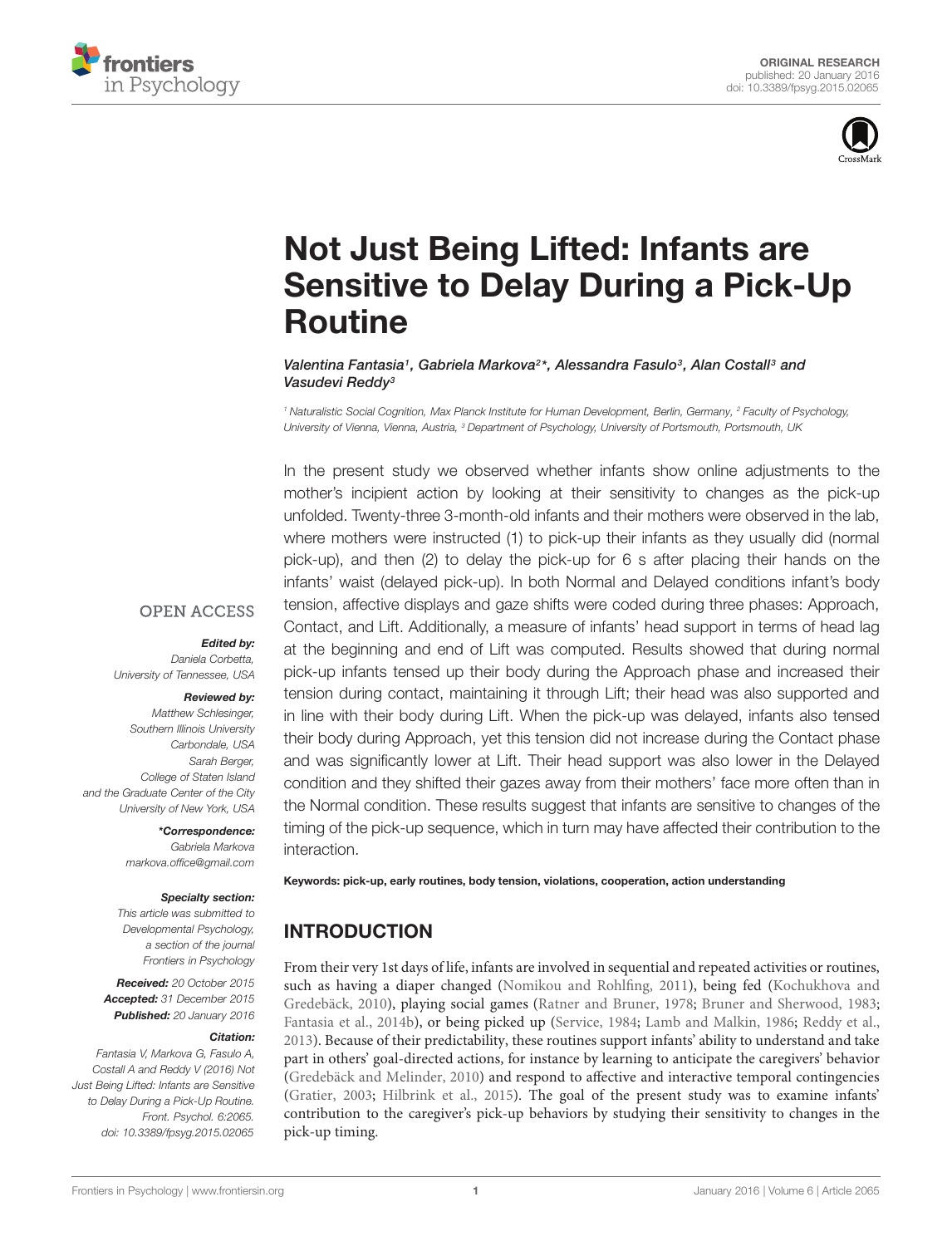# Routines as Contexts of Co-Operation

Being involved in and directly addressed as recipients of others' actions is a crucial experience for infants in the 1st year of life [\(Reddy and Uithol](#page-7-10), [2015\)](#page-7-10). Unlike the free and spontaneous interactions caregivers may engage in with infants, routines are usually organized around a structured activity [\(Fantasia et al., 2014b\)](#page-7-3). Routines provide infants with early opportunities to take part in a shared activity, and also allow them to become gradually more coordinated and collaborative with others. Previous research suggests that being involved in joint activities is critical for children's development of memory [\(Sommerville and Hammond, 2007\)](#page-7-11), planning and problemsolving skills [\(Radziszewska and Rogoff](#page-7-12), [1988\)](#page-7-12), and also more mature cooperative abilities (e.g., [Brownell and Carriger, 1990;](#page-6-1) [Ashley and Tomasello](#page-6-2), [1998;](#page-6-2) [Warneken et al.](#page-7-13), [2006,](#page-7-13) [2012](#page-7-14)).

However, being involved and participating in routine joint activities are two different aspects of interacting. For example, [Henderson et al.](#page-7-15) [\(2013](#page-7-15)) have suggested that 10-month-olds understand collaborative goals of a shared activity only after having actively experienced that activity. Participating requires that a person assumes a more active role in an interaction. Do infants participate – in the sense of collaboratively engage – in shared routines? Research examining the development of collaboration and cooperative behaviors has primarily focused on children from 1 year of age, while evidence from developmental studies on infants' early participation in joint, cooperative activities is scarce and controversial. [Hubley and Trevarthen](#page-7-16) [\(1979](#page-7-16), p. 58) were the first to define early mother–infant interactions as cooperative, in a way that "each of the subjects is taking account of the other's interests and objectives in some relation to the extrapersonal context, and is acting to complement the other's response". They presented evidence of early cooperative understanding during early communicative interactions between young infants and their mothers, by showing that from 8 to 12 month infants increased their ability to integrate expressions of interpersonal communication with cooperative praxic acts [\(Hubley and Trevarthen, 1979](#page-7-16)). On the other hand, [Keitel et al.](#page-7-17) [\(2014\)](#page-7-17) cautiously proposed that infant perception of joint actions develops starting at 9 month and differs from their perception of individual actions; in other words, before 9 month they are not expected to cooperate.

One way to address the controversy about the development of shared intentionality and joint action (see [Tollefsen and Dale,](#page-7-18) [2012](#page-7-18), for a review) is to investigate infants' contribution to the building up of a shared activity with others, by observing how they complement others' actions with movements. That is, looking at infants' motor behaviors during routines may shed light on infants' awareness of others' situated and goal-directed actions. As [Smitsman and Corbetta](#page-7-19) [\(2010](#page-7-19)) have suggested, studying action development is fundamental to understanding how and what infants learn about their environment. Action anticipation (or prediction), for instance, has been extensively studied in the last two decades as a measure of infants' developing understanding of the goals and intentions of others' actions [\(Gredebäck and Melinder](#page-7-7), [2010;](#page-7-7) [Kanakogi and Itakura](#page-7-20), [2010;](#page-7-20) see [Hunnius and Bekkering, 2014](#page-7-21), for a review). Moreover, [Reddy et al.](#page-7-6) [\(2013\)](#page-7-6) have suggested that infants' anticipatory

motor adjustments to being picked up may reveal their ability to understand and adjust to the incipient action by the mother in a participatory way. However, anticipating the other's action in order to facilitate the onset of an activity is only part of the story. Supporting and dynamically coordinating with the other while the action unfolds also seems a crucial contribution for the action success.

Another way to explore whether infants have an understanding of a shared, familiar activity is to look at changes in infants' responses to unexpected behaviors by the adult (e.g., infant's reaction to maternal breach in engagement, or withdrawal from an ongoing interaction). Experimental paradigms based on such violations have been successfully used to investigate infants' expectations in a range of different domains from very early on [\(Murray and Trevarthen](#page-7-22), [1986](#page-7-22); [Baillargeon](#page-6-3), [1994](#page-6-3); [Nadel et al., 1999\)](#page-7-23). For example, previous research has shown that infants tend to look longer at their partner or shift their gaze frequently in response to unexpected behaviors [\(Phillips et al.](#page-7-24), [1992;](#page-7-24) [Bertin and Striano](#page-6-4), [2006](#page-6-4)). Looking at changes in infants' behavior during a modified version of a routine activity may thus reveal infants' expectations about or understanding of how that very activity should be performed, and consequently, tell us something about infant awareness of others' intentions-in-action.

In the present study both these aspects – examining motor behaviors as means of complementing the other's action, and observing behavioral changes in response to violations of a routine – have been used to look at infants' contribution to being picked up.

# Being Picked Up

Previous research has shown that 4- to 5-month-old infants have expectations to be picked up when crying after waking up, showi[ng signs of distress if the adult fails to do so \(](#page-7-5)Lamb and Malkin, [1986\)](#page-7-5). At around 6 to 7 months of age infants request to be picked up by lifting their arms up in response to mothers' approach [\(Lock](#page-7-25), [1984](#page-7-25)), although this response is strongly affected by the mother's style of picking up and communication with the infant [\(Service, 1984](#page-7-4)). Recent evidence showed that being picked up also seems to involve a fair amount of postural and kinematic coordination by the infant. [Reddy et al.](#page-7-6) [\(2013](#page-7-6)) found that when the caregivers' approach was clear and visible, even 2-month-old infants made appropriate anticipatory adjustments to the mother's pick-up action. Specifically, the authors found that infants increased the rigidity of their bodies, while general thrashing was reduced, and moved their extremities to create space for the mother to hold them comfortably, by widening or raising their arms. Interestingly, the authors also noticed a rotation of the head when infants were just about to be lifted, which may have served to increase stiffening in the neck muscles, thus reducing the lag of the head during the lift. This finding is in line with current literature on motor development showing that head control, already present around 3 months of age, is critical for a range of early behaviors, including those related to postural stability, motility and vision. In turn, this may support the argument about infants' gradual involvement in social exchanges (for a review see [Adolph et al., 2009](#page-6-5)).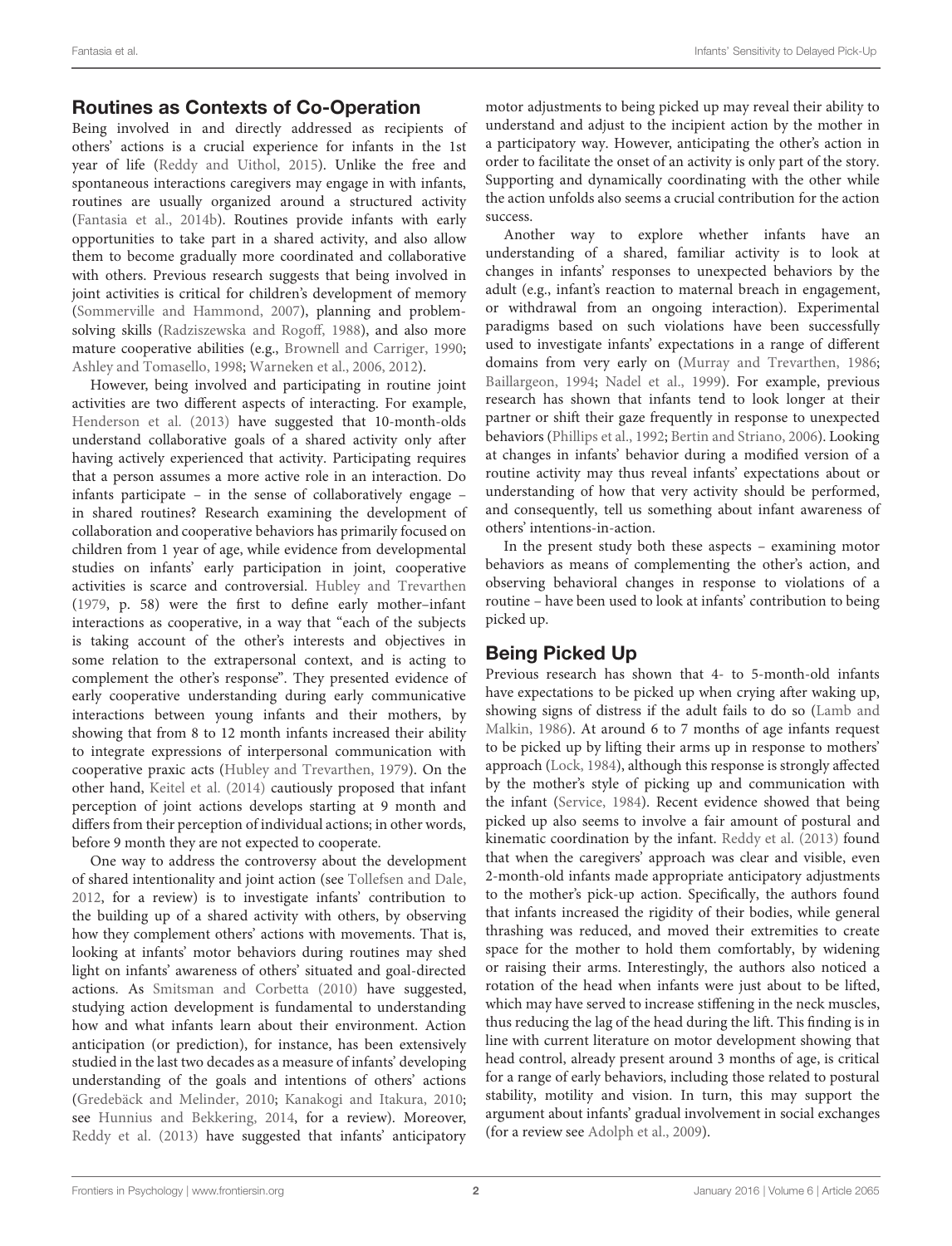#### The Present Study

In light of these findings, in the present study we observed 3 month-old infants' contribution to their mother's movements over the entire duration of a pick-up episode when this was perf[ormed at a usual pace and with a delay before the lift.](#page-7-6) Reddy et al.'s [\(2013](#page-7-6)) study showed that at 2 months all anticipatory adjustments to approaching pick-up were in place, but the process was not yet as fluent as at 3 months. From 4 months infants began to be interested in the mother's hands, which sometimes served to distract the infant from the pick-up itself; this distraction became very pronounced at 5 months and later. Thus, 3 months was the ideal age for studying infant responses to delays during a pick-up episode.

We chose to frame infants' contribution in terms of their motor behavior, following preliminary observations of changes in their movements and limbs tension during a pilot study. A measure of Body Tension was thus created, and we hypothesized that this tension would increase over the course of a normal pick-up episode to reach its peak during lift. In contrast, we expected that infants' Body Tension will decrease when the pick-up is delayed.

Following the observations by [Reddy et al.](#page-7-6) [\(2013\)](#page-7-6) on infants' neck adjustment just before being lifted, we measured infants' head sustain (i.e., Head Lag) as an additional measure of being prepared (or unprepared) to being lifted. If in a normal pick-up episode infants would keep their head in line with their body to sustain the mother's lifting action, we hypothesized that a delay in the pick-up sequence would then leave infants unprepared to being lifted, showing a floppy head and thus a larger Head Leg.

Since our design involved a delay or violation from the usual experience infants have of the pick-up sequence, we also added two measures that have been extensively used in previous research on violation of expectations in infancy, namely shifts in gaze [\(Phillips et al.](#page-7-24)[,](#page-7-26) [1992](#page-7-24)[\)](#page-7-26) [and](#page-7-26) [affect](#page-7-26) [displays](#page-7-26) [\(](#page-7-26)Legerstee and Markova, [2007\)](#page-7-26).

# MATERIALS AND METHODS

### **Participants**

Twenty-three 3-month-old infants (10 girls, *M*age = 96.04 days,  $SD = 3.92$  days) participated in the study. All infants were healthy at birth, Caucasian, and from lower to middle class families, as determined by parental reports on years of education. Maternal age at time of birth ranged from 26 to 37 years ( $M<sub>age</sub> = 31$  years, *SD* = 3.17 years). Volunteer parents were recruited through family centers, nurseries, and pre/antenatal classes in town. Ethical approval was obtained from the University Ethics Committee (University of Portsmouth) and informed consent was obtained from parents. Two dyads were excluded from the original sample of 25 infants due to the infants' fussiness and lack of interest during the observations.

### Materials and Procedure

Mother–infant dyads were observed in a quiet, spacious room at a University Infant laboratory. Prior to the start of the testing session, mothers were asked whether their infants appeared to be showing any anticipation of their actions in general and, more specifically, of impending picks-up in various situations. Then the experimenter and the infant played for approximately 3–5 min to familiarize the infant with the new environment. The *Bayley Scales of Infant Development* – Second Edition (BSID-II; [Bayley](#page-6-6), [1993\)](#page-6-6) were then administered to control for infants' motor maturity, cognitive skills and equivalent developmental age. One infant scored lower than one percentile under the average on the Mental Scale (Mental Index score  $= 82$ ). However, this infant's behavioral responses were not different from the average responses of the other infants, thus this infant was included in the final sample. The BSID-II average assessment length was 12 min. Following the BSID-II assessment, infants were laid down on a mat (47 cm  $\times$  47 cm) placed on a low table (36 cm off the floor). Interactions were filmed with a digital camera that focused on the infant (recording at 30 frames per second).

All dyads were observed in two conditions: (1) Normal and (2) Delayed. In order to prevent changes in mothers' usual pick-up routines, the normal pick-up always preceded the delayed pick-up. To observe a normal pick-up episode, mothers were instructed to chat with their infants and pick them up a few times during the interaction whenever they felt infants were comfortable and attentive, ensuring that the infants could see their arms as they approached to pick them up. Mothers attempted between two and four pick-up episodes overall. To choose one normal pick-up episode to be coded in this condition, three criteria were used by two inde[pendent](#page-7-6) [judges](#page-7-6) [to](#page-7-6) [ensure](#page-7-6) [their](#page-7-6) [usability](#page-7-6) [\(see](#page-7-6) [also](#page-7-6) Reddy et al., [2013](#page-7-6)): (i) the mother's arms were approaching frontally and were therefore potentially visible to the infant; (ii) the infant's gaze was directed toward the mother; and (iii) the episode was preceded by a period of engagement, increasing the likelihood of the infant wanting to be picked up. If more than one episode met these criteria, the first good episode was chosen. There was disagreement about the criteria in two cases, which was resolved following re-viewing of the video material.

To observe a delayed pick-up, mothers were asked to repeat the same procedure, but hold their hands on the infants' waist for approximately 6 s before lifting. The end of the 6 s delay was signaled by the experimenter. Because our aim was to evaluate the effects of a breach in infants' expectations, the Delayed condition was only observed once for each dyad. In one case, however, the mother had to repeat the delayed pick-up procedure due to the infant's fussiness.

#### **Measures**

#### Identifying Phases Within Pick-Up Episodes

Each normal and delayed pick-up episodes was divided into three phases: (1) Approach: beginning from the onset of the mother's arms starting to approach the infant until Contact; (2) Contact: beginning from the onset of the mother's hands contacting the infant's waist until the onset of Lift; (3) Lift: beginning from the movements of mother's hands on the infant's waist until the infant's body was completely detached from the mat.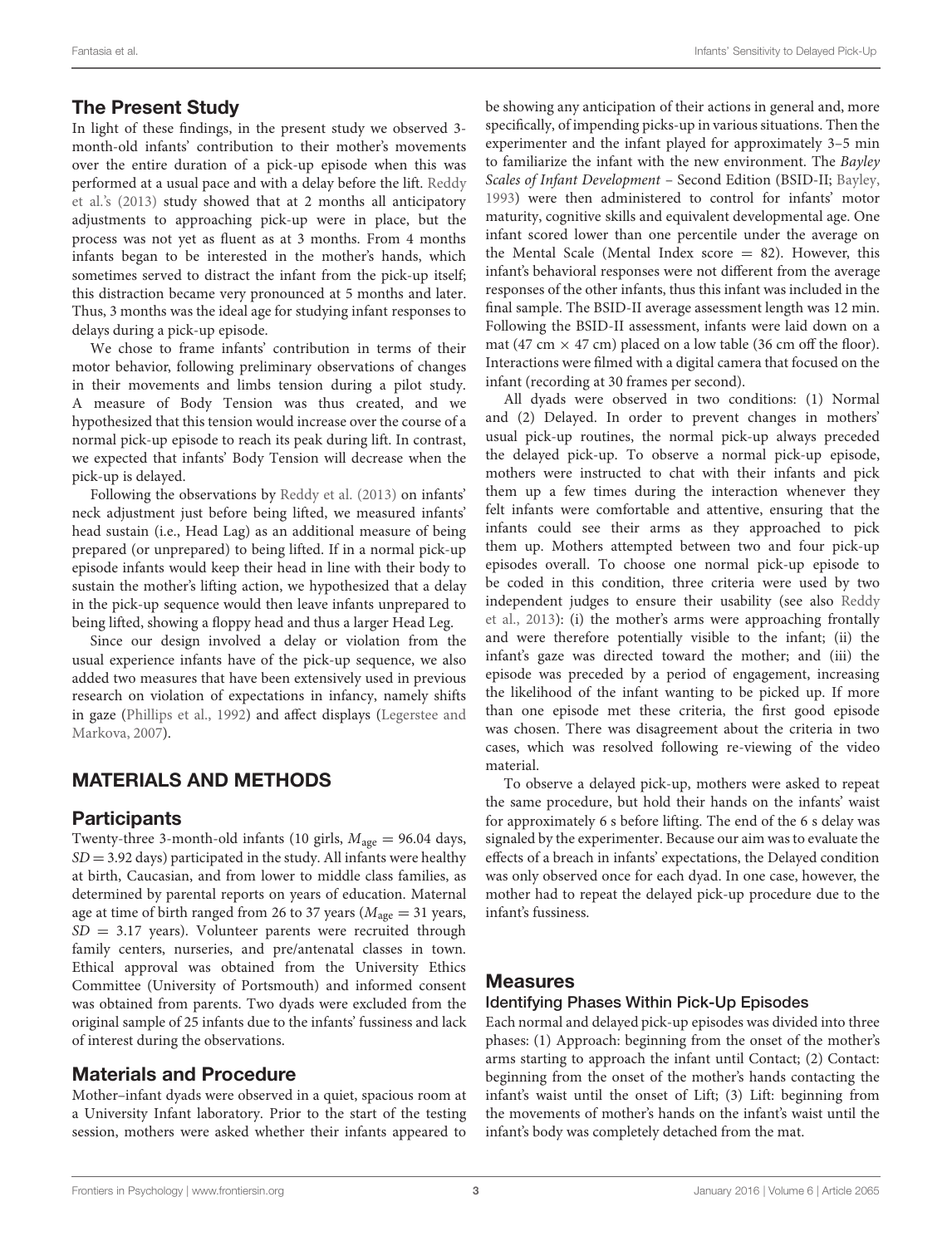One coder viewed and identified the frame points for the onset of Approach and Contact, and onset and offset of Lift for all infants in both conditions (Normal and Delayed). A second coder independently viewed 25% of the video material in both conditions. The coders disagreed on two pick-up episodes out of 24 (within 10 video frames, i.e., at 30 fps, 1/3 of a sec). Coefficients of agreement for each phase are presented in **[Table 1](#page-3-0)**.

Mean durations for each of these three phases were as follows: Approach = 2.49 s, Contact = 2.05 s and Lift = 1.54 s in the Normal condition, and Approach =  $1.55$  s, Contact =  $8.32$  s, and Lift  $= 1.48$  s in the Delayed condition. As expected, the duration of the Contact phase was significantly longer for the Delayed than the Normal condition,  $F(1,22) = 195.93$ ,  $p \le 0.00, \eta^2 = 0.899, 95\% \text{ CI}$  [5.34, 7.2], confirming that mothers were following our instructions. However, while there was no significant difference in the duration of the Lift phase between conditions ( $p = 0.566$ ), the Approach phase was significantly longer in the normal compared to the delayed pick-up,  $F(1,22) = 5.279$ ,  $p = 0.031$ ,  $\eta^2 = 0.194$ , 95% *CI* [0.09, 1.789]. The difference in Approach duration in the two conditions may be due the procedure order. Since the Delayed condition was always presented after at least one normal episode, mothers may have acquired familiarity with the procedure so that the delayed episode was generally quicker than the normal one(s).

#### Behavioral Coding

The following infant behaviors were coded in all three phases in both conditions: Body Tension, Head Lag, Gaze Shifts, and Positive and Negative Affect displays. The duration (relative to the duration of each phase in each condition for each infant) of *Body Tension* was measured as the onset and offset of simultaneous movements of arms and legs in any of the following combinations: *Arms* stretched out, widening out to the side, raising up, or stretching toward the mother; and *Legs* extending flat and raising slightly upward, or tucking up.

To assess infants' stiffening of the neck when lifted, we measured their Head Lag during the Lift phase in both normal and delayed pick-ups. Using the video software Dartfish, we created this measure by calculating the angle between chin, chest

<span id="page-3-0"></span>

| TABLE 1   Inter-Rater Reliability (calculated as Intra-Class Correlations; |
|----------------------------------------------------------------------------|
| ICC) for all Measures used in the Present Study.                           |

| <b>Measure</b>      |                  | <b>ICC</b> |  |
|---------------------|------------------|------------|--|
| Phases              | Approach         | 1          |  |
|                     | Contact          | 0.999      |  |
|                     | Lift             | 0.998      |  |
| <b>Body Tension</b> |                  | 0.97       |  |
| Gaze                | Mother's Face    | 0.967      |  |
|                     | Mother's Body    | 0.861      |  |
|                     | Away from Mother | 0.913      |  |
| Affect              | Positive         | 0.906      |  |
|                     | Negative         | 1          |  |
| Head Lag            | Beginning Lift   | 0.996      |  |
|                     | Midpoint Lift    | 0.998      |  |
|                     |                  |            |  |

and neck border for each infant at two points: (a) beginning of Lift, corresponding to the onset of the Lift phase, which was used as a baseline to control for each infant's individual angle when the head was leaning on the mat; and (b) halfway through Lift, operationalized as the midpoint in time of the Lift phase, which was adjusted to account for individual variations in the Lift phase duration. If the infant's head dropped backward while being lifted, then this resulted in an increase of the measured angle (i.e., decreased head-neck strength) at the midpoint of the Lift phase.

Infants' *Gaze* was coded when directed to the mother's *face,* the mother's *body*, or *away* from the mother. We then measured how many times infants shifted their gaze from the mother's face to away and from the mother's face to the mother's body during the Approach and Contact phases in both conditions.

Finally, the frequency of Positive and Negative Affect displays was coded and adjusted to the duration of each phase in each condition for each infant (i.e., frequency∗mean/actual duration of the phase). *Positive Affect* displays were defined as smiles (i.e., raised cheeks and corner of lips turned up with mouth open or closed) or laughs (i.e., raised cheeks, mouth open, lower, and upper gum visible, eyes open, or winked, possibly accompanied by some vocalizations), whereas *Negative Affect* displays were defined as frowns (i.e., furrowed brow and downturned mouth) or sad expressions (i.e., mouth, eye brows, and cheeks turned down) (see also [Legerstee and Markova](#page-7-26), [2007\)](#page-7-26).

Infants' behaviors were coded by one observer blind to the rationale of the study. Episodes were watched at least twice: initially at normal speed to identify relevant behaviors, and then frame by frame to identify onset and offset points of each behavior. A second observer (also blind to the rationale of the study) independently coded 25% of the video material in both conditions. Inter-observer reliability was assessed using the Intraclass Correlation Coefficient, and values ranged from 0.861 to 1 (see **[Table 1](#page-3-0)**).

## RESULTS

Means and standard deviations for all measures are presented in **[Table 2](#page-4-0)**. Repeated-measures ANOVAs were computed separately for each infant behavior. Pairwise comparisons were adjusted with a Bonferroni correction.

A repeated-measures ANOVA for Body Tension with condition (Normal, Delayed) and phase (Approach, Contact, Lift) as the within-subjects variables, showed a significant main effect of condition,  $F(1,22) = 24.48$ ,  $p < 0.001$ ,  $\eta^2 = 0.527$ , 95% *CI* [0.120, 0.294], and a significant interaction between condition and phase,  $F(2,44) = 8.828$ ,  $p = 0.001$ ,  $\eta^2 = 0.286$ . Simple contrasts revealed that the total duration (in terms of ms) of time were infants had their body tensed increased from Approach to Contact in the Normal condition (*p* = 0.016, 95% *CI* [−0.397, −0.035]), but decrease from Approach to Lift (*p* = 0.012, 95% *CI* [0.055, 0.513]) as well as from Contact to Lift (*p* = 0.004, 95% *CI* [0.065, 0.381]) in the Delayed condition (**[Figure 1](#page-4-1)**).

To compare Head Lag before and during Lift in the two conditions, a repeated-measures ANOVA was computed with condition (Normal, Delayed) and time (beginning lift, midway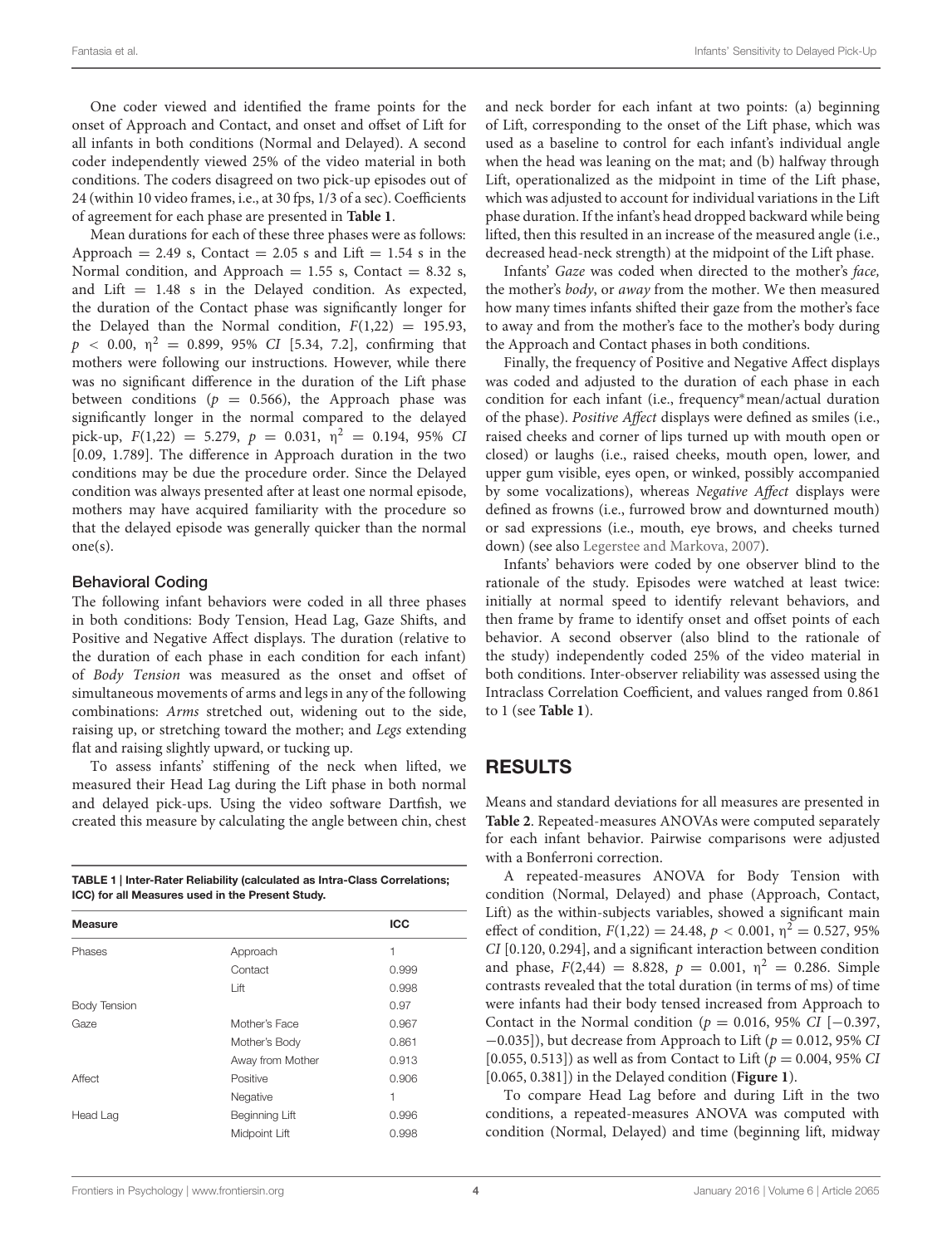<span id="page-4-0"></span>TABLE 2 | Descriptive Statistics for all Measures in Both Conditions and All Phases.

| <b>Measure</b>                              | Normal                                                               |       | <b>Delayed</b> |       |
|---------------------------------------------|----------------------------------------------------------------------|-------|----------------|-------|
|                                             | M                                                                    | SD    | М              | SD    |
| Body Tension (relative duration in ms)      |                                                                      |       |                |       |
| Approach                                    | 0.39                                                                 | 0.30  | 0.46           | 0.34  |
| Contact                                     | 0.61                                                                 | 0.22  | 0.40           | 0.17  |
| Lift                                        | 0.65                                                                 | 0.33  | 0.17           | 0.18  |
| Head Lag (angle)                            |                                                                      |       |                |       |
| Beginning Lift                              | 76.63                                                                | 13.45 | 79.14          | 13.78 |
| Midpoint Lift                               | 89.08                                                                | 13.92 | 105.43         | 12.78 |
| <b>Positive Affect (relative frequency)</b> |                                                                      |       |                |       |
| Approach                                    | 1.33                                                                 | 1.92  | 0.82           | 1.14  |
| Contact                                     | 1.39                                                                 | 1.61  | 0.75           | 0.85  |
| Lift                                        | 0.27                                                                 | 0.62  | 0.02           | 0.10  |
| <b>Negative Affect (relative frequency)</b> |                                                                      |       |                |       |
| Approach                                    | 0.19                                                                 | 0.79  | 0.35           | 1.13  |
| Contact                                     | 0.01                                                                 | 0.06  | 0.76           | 0.83  |
| Lift                                        | 0.16                                                                 | 0.46  | 0.40           | 0.58  |
|                                             | Gaze Shifts from Mothers' Face to Away (relative frequency)          |       |                |       |
| Approach                                    | 0.43                                                                 | 0.66  | 0.48           | 0.51  |
| Contact                                     | 0.3                                                                  | 0.47  | 1.26           | 0.69  |
|                                             | Gaze Shifts from Mothers' Face to Mothers' Body (relative frequency) |       |                |       |
| Approach                                    | 0.26                                                                 | 0.45  | 0.74           | 0.69  |
| Contact                                     | 0.35                                                                 | 0.49  | 1.18           | 0.89  |





<span id="page-4-1"></span>lift) as the within-subjects factors. Results revealed a significant main effect of condition,  $F(1,22) = 17.94$ ,  $p < 0.001$ ,  $p^2 = 0.449$ , 95% *CI* [4.81, 14.04], and time, *F*(1,22) = 126.58, *p <* 0.001,  $\eta^2$  = 0.852, 95% *CI* [15.80, 22.94], as well as a significant interaction between condition and time,  $F(1,22) = 26.32$ ,  $p \sim 0.001$ ,  $\eta^2 = 0.545$  (**[Figure 2](#page-4-2)**). While there was no difference between the conditions at the beginning of the Lift (*p* = 0.291, 95% *CI* [−7.32, 2.30]), simple contrasts showed that halfway through the Lift Head Lag was significantly higher in the delayed than in the normal pick-up,  $F(1,22) = 32.73$ ,

<span id="page-4-2"></span> $p < 0.001$ ,  $\eta^2 = 0.598$ , 95% *CI* [−22.28, −10.42], suggesting that infants' neck had lost its tension and the head was not aligned with the rest of the body when the child was lifted after a delay.

A repeated-measures ANOVA on the frequency of Gaze Shifts with direction (face-to-mother's body, and face-to-away), condition (Normal, Delayed), and phase (Approach, Contact) as the within-subjects factors, showed a significant main effect of condition,  $F(1,22) = 42.73$ ,  $p < 0.001$ ,  $\eta^2 = 0.66$ , 95% *CI* [0.39, 0.76], and phase,  $F(1,22) = 15.39$ ,  $p = 0.001$ ,  $\eta^2 = 0.412$ ,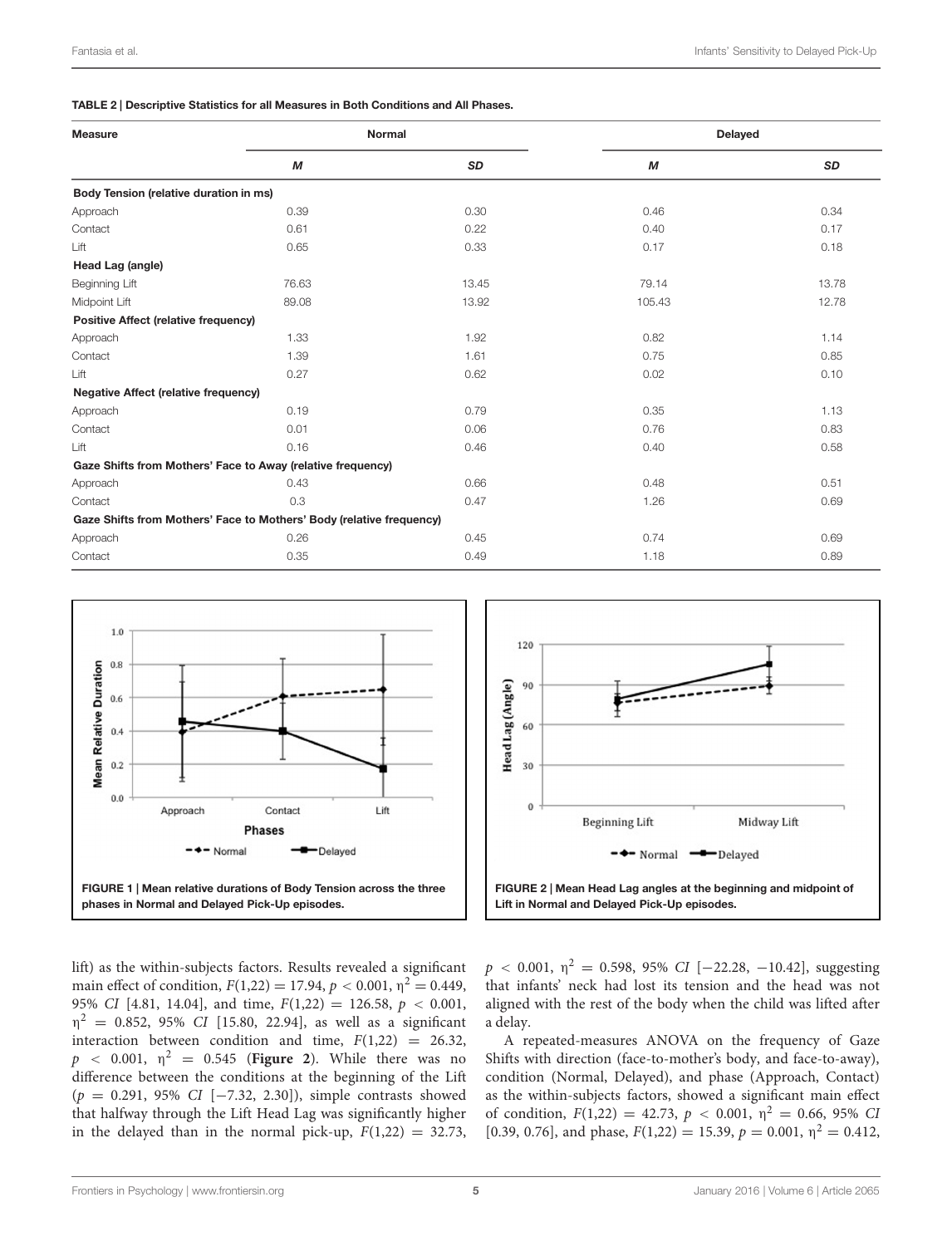95% *CI* [0.14, 0.45], as well as a significant interaction between phase and condition,  $F(1,22) = 16.61$ ,  $p = 0.001$ ,  $\eta^2 = 0.43$ . Simple contrasts indicated that in the Delayed condition Gaze Shifts were significantly more frequent during Contact than during Approach,  $F(1,22) = 37.66$ ,  $p < 0.001$ ,  $\eta^2 = 0.631$ , 95% *CI* [−1.63, −0.81], while in the Normal condition there was no difference in Gaze Shifts between Approach and Contact (*p* = 0.852, 95% *CI* [−0.44, −0.52]). The direction of the shifts (i.e., from mother's face to mother's body vs. away) was not significant.

Finally, repeated-measures ANOVAs on affect displays with condition (Normal, Delayed) and phase (Approach, Contact, Lift) as the within-subjects variables, revealed a significant main effect of condition for Positive Affect,  $F(1,22) = 4.957$ ,  $p = 0.037 \text{ } \eta^2 = 0.184, 95\% \text{ } CI \text{ } [0.03, 0.89], \text{ and Negative}$ Affect,  $F(1,22) = 6.583$ ,  $p = 0.018$ ,  $\eta^2 = 0.23$ , 95% *CI* [0.66, 0.07], indicating a higher frequency of Positive Affect displays in the Normal  $(M = 0.996)$  than in the Delayed  $(M = 0.533)$  pick-up, and a higher frequency of Negative Affect displays in the Delayed  $(M = 0.504)$  than in the Normal  $(M = 0.122)$  pick-up. Moreover, there was a significant main effect of phase for Positive Affect,  $F(2,44) = 6.235$ ,  $p = 0.004$ ,  $\eta^2 = 0.221$ , showing that, in both conditions, infants displayed significantly less positive affect during Lift  $(M = 0.148)$ compared to Approach (*M* = 1.073, *p* = 0.016, 95% *CI* [0.15, 1.71]) and Contact (*M* = 1.071, *p <* 0.001, 95% *CI* [0.43, 1.42]).

# **DISCUSSION**

The goal of the present study was to provide evidence for the argument that cooperating with the caregiver's action is embedded in the embodied participation in joint routines. To this end, we observed 3-month-old infants' behaviors during a natural interaction, when mothers either picked up the infant normally or they delayed the pick-up sequence. Our results indicated that when the pick-up interaction unfolded normally infants tensed up their body, stiffened their neck (i.e., decreasing the lag between the chin and the chest) and displayed more positive affect than when the pick-up was delayed. In other words, when Contact was not followed by a lift within the usual time frame, infants released their arms and legs as well as their neck tension and displayed more negative affect.

We observed a typical constellation of gaze, affective displays and body movements, which varied in the two conditions. During Approach in both Normal and Delayed conditions, infants showed a tendency to look attentively at their mothers, smile or laugh, and thrust their legs or/and arms. When the pick-up sequence progressed normally, after Contact infants continued looking at their mothers – often maintaining their positive affect – and increased their body movements into a more regular pattern that was here coded as Body Tension. As the sequence turned into Lift, Body Tension peaked and most infants kept gazing at the mother, strengthening their neck with their head in a frontal position. Few infants turned their head sideways, which

may represent another strategy to support their head to prevent a head lag, as suggested by [Reddy et al.](#page-7-6) [\(2013](#page-7-6)). In contrast, when the pick-up was delayed after Contact, most of the infants began to display negative affects after approximately 3.5 s while mothers were keeping their hands on infants' waist; some infants shifted their gaze back and forth from the mother's face to her hands or away, and the majority of them decreased their body tension. These behavioral changes then continued during delayed Lift, where infants' eye contact with their mothers continued to be fluctuating and they motor behavior weakened: the body tension dropped to the lowest point, and most of the infants manifested a loss of tension in the neck resulting in an increased head lag.

These results hold implications for our understanding of infants' participation in shared actions that go beyond infants' ability to adjust to or anticipate the mother's action. Specifically, our findings suggest a particular sensitivity to the timing and sequence of the pick-up action as it unfolds, and possibly about the duration of each of its phases. Infants showed a similar motor response and gaze focus on the mother's face during Approach in both conditions, which may be considered a "preliminary" phase signaling the beginning of the pick-up sequence. In the following phase, marked by the mothers' contact with the infants' waist, the increase in body tension and positive affect highlighted that infants gained most of their tension and then maintained it steadily throughout the lift. On the contrary, when the pick-up was delayed, infants lost their preparatory tension, indicating their sensitivity to the timing and sequence in which the pick-up action generally progressed – with the mother's hands first on the waist and then moving down for lifting the infant's up.

What does this suggest in terms of infants' participation in a normal pick-up routine? Infants seem to invest their bodily and affective energy not only in anticipation to, but also contingently adjusting to the mother's behavior during the entire unfolding of the action. The release of tension during the Delayed condition seems to support this argument. While an interpretation of infants' participatory behaviors as either co-operative or based on simple associations remains to be addressed by future research, our findings indicate that infants supported and adjusted to their mothers' timing of pick-up behaviors.

The increase of gaze shifts from Approach to Contact during the delayed pick-up, could be interpreted as an attempt to disambiguate the mother's behavior, as previous research has reported [\(Phillips et al., 1992](#page-7-24); [Behne et al., 2005](#page-6-7)). Yet, since these shifts were equally distributed between gaze away and to the mother's body, it is difficult to specify their exact function. Most mothers did not show any affective expressions during the delay of the pick-up, while few of them smiled or vocalized to the infant when she or he looked at them. One possible explanation could be that infants disengaged from the interaction to avoid distress, as sugg[ested](#page-7-27) [by](#page-7-27) [studies](#page-7-27) [using](#page-7-27) [the](#page-7-27) [Still-Face](#page-7-27) [Face](#page-7-27) [paradigms](#page-7-27) [\(](#page-7-27)Tronick et al., [1978;](#page-7-27) [Adamson and Frick, 2003\)](#page-6-8). Alternatively, gaze shifts may be an attempt to grasp and share the mother's attention in an ambiguous situation [\(Amano et al., 2004\)](#page-6-9), and thus allow infants to track their mothers' action and try to make sense of it.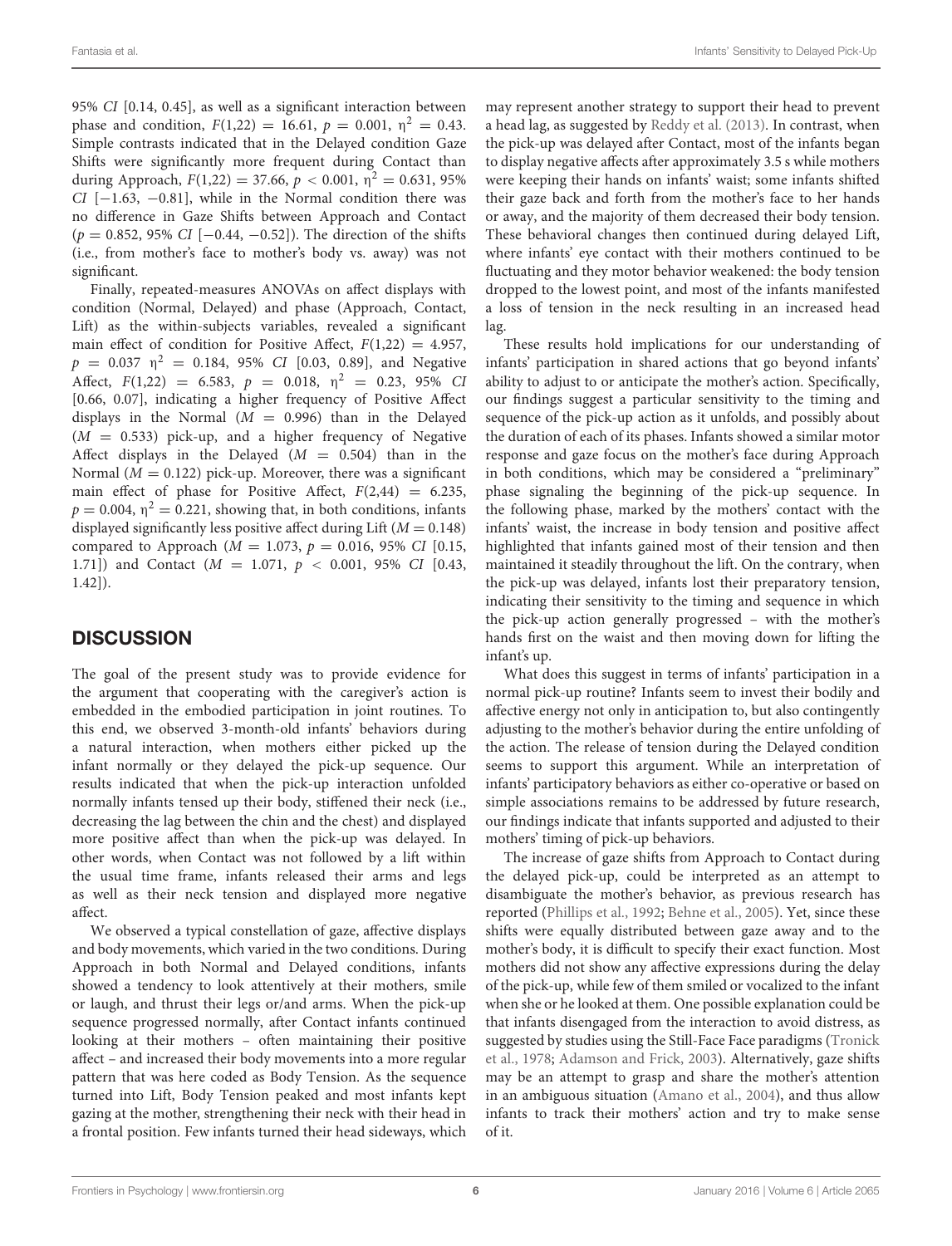Some limitations of the present study need to be addressed in future research. First, the fact that the Normal pickup was always performed first may have influenced infants' responses to the subsequent delay in the pick-up sequence by, for example, increasing the infants' attention to the violation of the usual way they are picked up; counterbalancing the two conditions may have helped to have a clearer effect of the delay on the infant's behavior. At the same time, asking mothers to introduce a delay in their natural pick-up routine before picking up their infants may have disturbed their naturally occurring behaviors. Future studies exploring the pick-up routine need to consider these two aspects and their implications seriously. Second, being picked up twice within a relatively short period of time might have overstretched infants' attentiveness, resulting in the overall decrease of participation showed by infants in the delayed pick-up episode. However, our results indicate that infant behaviors were comparable in the approach phase of both conditions, and only during contact did the infants begin to realize that 'something is not quite right'. Despite these findings, our study design did not allow us to determine the precise point in which infants detected the violation in the pick-up flow and changed their behavior. This is problematic, conceptually as well as practically, because infants could make allowances for the delay by expecting to be picked up for some time and thus behaving as if the pick-up was not delayed. Yet, it could be argued that by analyzing the whole contact phase, where the change occurred, and not the specific time where the infant would have normally been picked up until it eventually was, we accounted for these individual allowances, and thus consider this a conservative approach. Finally, being picked up was decontextualized and not related to any previous activity nor functional to the following one, as is usually the case. This may have affected the infants' natural behavior. Future research aiming to investigate infants' participation in daily, familiar practices (not only a pick-up routine) would strongly benefit from observing mothers and infants interacting in their natural environment, such as at home. We believe that such a change in setting may reveal aspects of infants' participation as rich and functional, which cannot be observed in other, more artificial contexts.

## **REFERENCES**

- <span id="page-6-8"></span>Adamson, L. B., and Frick, J. E. (2003). The still face: a history of a shared experimental paradigm. *Infancy* 4, 451–473. doi: 10.1207/S15327078IN0 404\_01
- <span id="page-6-5"></span>Adolph, K. E., Karasik, L. B., and Tamis-LeMonda, C. S. (2009). "Motor Skills," in *Handbook of Cross-Cultural Development Science. Vol. 1. Domains of Development Across Cultures*, ed. M. H. Bornestein (Hillsdale, NJ: Erlbaum), 61–88.
- <span id="page-6-9"></span>Amano, S., Kezuka, E., and Yamamoto, A. (2004). Infant shifting attention from an adult's face to an adult's hand: a precursor of joint attention. *Infant Behav. Dev.* 27, 64–80. doi: 10.1016/j.infbeh.2003.06.005
- <span id="page-6-2"></span>Ashley, J., and Tomasello, M. (1998). Cooperative problem-solving and teaching in preschoolers. *Soc. Dev.* 7, 143–163. doi: 10.1111/1467-9507.00059
- <span id="page-6-3"></span>Baillargeon, P. (1994). How do infants learn about the physical world? *Curr. Dir. Psychol. Sci.* 3, 133–140. doi: 10.1111/1467-8721.ep10770614

# **CONCLUSION**

Our study suggests that, when being picked up, infants are not passive recipients of actions performed on them, but alert and active participants behaving according to the emergent features of the activity. Early signs of co-operative participation can be found in the way infants supported and responded to their mothers' timing of movements, facilitating or adjusting to the pick-up action as it unfolded. This is in line with a more dynamic and developmental approach to the study of cooperation that takes into account the role of infants' daily experience with shared practices (see also [Fantasia et al.](#page-6-10), [2014a\)](#page-6-10). Indeed, by participating in early routines infants take part in a process of "conventionalization" of social practices, which integrates affective, cognitive, communicative and kinetic aspects. What makes behaviors predictable for infants may lie in the experience of moving together, lived through a multiplicity of sensory modality, including proprioception. As [Fogel and Thelen](#page-7-28) [\(1987](#page-7-28)) have proposed, social behavior is not behavior *toward,* but mostly behavior*with* others. Of course, should an adult decide to pick-up an infant against her or his will, she would easily succeed without much effort. Yet, the motivation and pleasure achieved through a pick-up interaction might probably not be the same, as infant responsiveness and engagement during the pick-up is arguably crucial in its potential for motivating the caregiver and fostering the intersubjective exchange.

# AUTHOR CONTRIBUTIONS

VR has made a substantial contribution during the preliminary phases of the study conception, design, and theoretical building up of the arguments. She also made an important contribution to the interpretation of data.

# FUNDING

This work is supported by the Marie-Curie Initial Training Network, TESIS: Toward an Embodied Science of Inter Subjectivity (FP7-PEOPLE-2010-ITN, 264828).

- <span id="page-6-6"></span>Bayley, N. (1993). *Manual for the Bayley Scales of Infant Development*, 2nd Edn. San Antonio, TX: The Psychological Corporation.
- <span id="page-6-7"></span>Behne, T., Carpenter, M., Call, J., and Tomasello, M. (2005). Unwilling versus unable: infants' understanding of intentional actions. *Dev. Psychol.* 41, 328–337. doi: 10.1037/0012-1649.41.2.328
- <span id="page-6-4"></span>Bertin, E., and Striano, T. (2006). The still-face response in newborn, 1.5-, and 3-month-old infants. *Infant Behav. Dev.* 29, 294–297. doi: 10.1016/j.infbeh.2005.12.003
- <span id="page-6-1"></span>Brownell, C. A., and Carriger, M. S. (1990). Changes in cooperation and selfother differentiation during the second year. *Child Dev.* 61, 1164–1174. doi: 10.2307/1130884
- <span id="page-6-0"></span>Bruner, J., and Sherwood, V. (1983). "Thought, language and interaction in infancy," in *Frontiers of Infant Psychiatry*, eds J. D. Calle and R. L. Tyson (New York, NY: Basic Books).
- <span id="page-6-10"></span>Fantasia, V., De Jaegher, H., and Fasulo, A. (2014a). We can work it out: an enactive look at cooperation. *Front. Psychol.* 5:874. doi: 10.3389/fpsyg.2014.00874